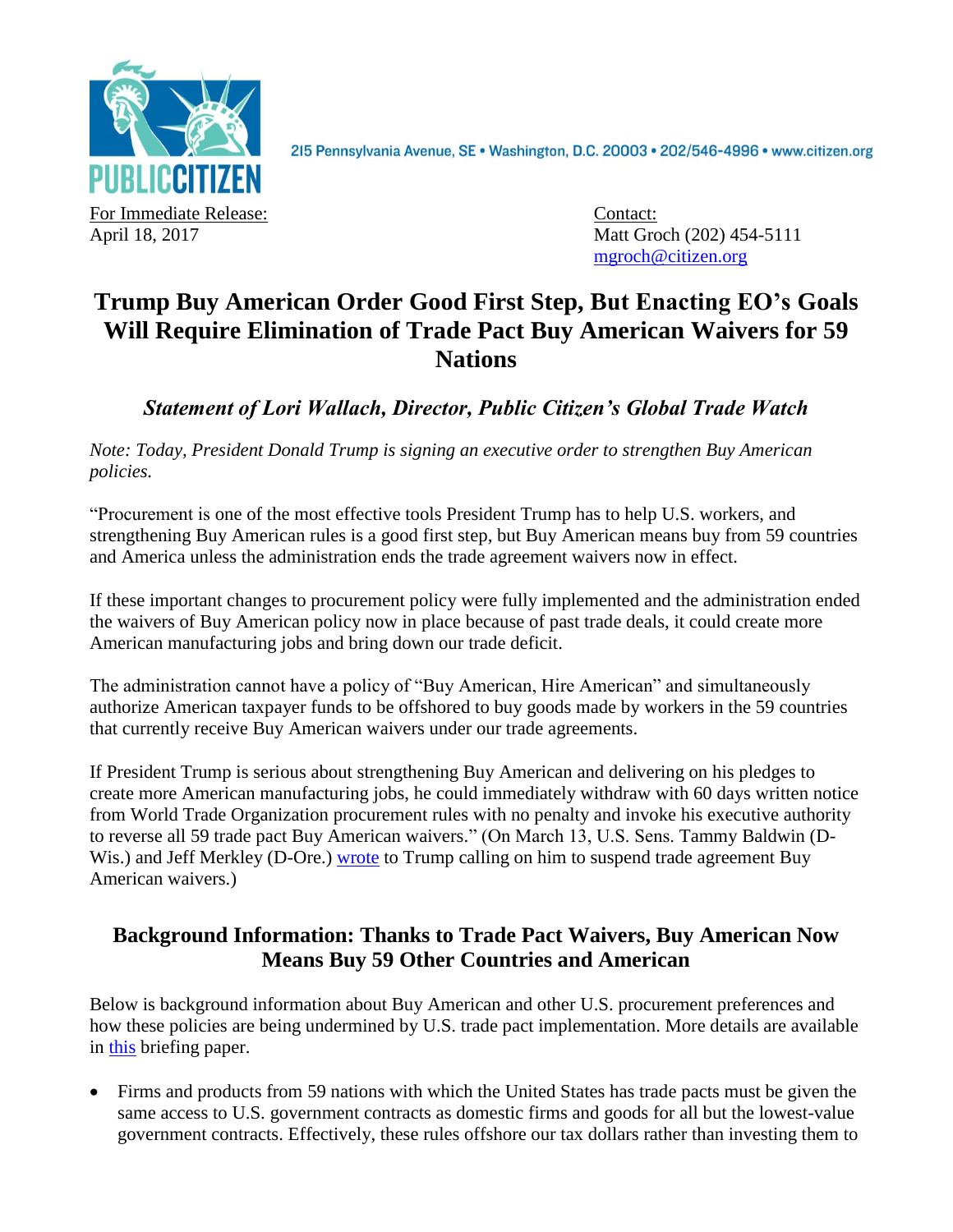create jobs and innovation at home. The World Trade Organization's (WTO) Agreement on Government Procurement (GPA) covers 45 nations, and the North American Free Trade Agreement (NAFTA) and other free trade agreements (FTA) cover 14 nations. These rules even apply to subsidiaries of firms based in countries that have not signed agreements and provided reciprocal access as long as a subsidiary is operating in a country that has a signed a U.S. trade pact. These limits on procurement policy apply to most U.S. federal purchases, with limits for U.S. defense agencies and some specific products listed in each trade deal.

- Setting limits on how our democratically elected federal and state governments can spend our tax dollars on procurement was not a traditional focus of trade agreements. But U.S. firms that offshored production did not want to be excluded from lucrative U.S. government contracts. They pushed for rules to require companies operating in trade partner countries to be treated like U.S. firms – and foreign-made goods to be treated as if they were made in America.
- The Procurement Act of 1949 gives a U.S. president broad powers to enact "policies and directives" for federal contracting. President Lyndon Johnson used this authority to issue an executive order in 1965 to prohibit contractors from discriminating against *any* of their employees – not just those performing federal work – on grounds of race or gender. President Barack Obama used this authority to set minimum wage and sick leave entitlements for federal contract employees.
- The U.S. government has a long tradition of using its contract spending, which adds up to \$450 billion per year, to promote national policy goals. For instance, a share of federal government contracts must be awarded to small businesses and women- and minority-owned firms; to qualify for government construction projects, firms must agree to pay workers prevailing wages; and the Buy American Act in effect since the Roosevelt administration requires preferences for purchase of American-made products. Indeed, the president has the authority under the Trade Agreements Act of 1979 to ban altogether government

## **Products from and Firms in These 59 Countries Get Treated as if They Were U.S. Goods and Firms**

**Armenia**, **Aruba**, *Australia,* **Austria**, *Bahrain,* **Belgium**, **Bulgaria**, *Canada*, *Chile, Colombia*, *Costa Rica*, **Croatia**, **Cyprus**, **Czech Republic**, **Denmark**, *Dominican Republic, El Salvador*, **Estonia**, **Finland**, **France**, **Germany**, **Greece**, *Guatemala, Honduras*, **Hong Kong**, **Hungary**, **Iceland, Ireland**, *Israel*, **Italy**, **Japan**, **Latvia**, **Liechtenstein**, **Lithuania, Luxemburg**, *Mexico*, **Moldova**, **Malta**, **Montenegro**, *Morocco,* **Netherlands**, **New Zealand**, *Nicaragua*, **Norway**, *Oman, Panama, Peru,* **Poland**, **Portugal**, **Romania**, *Singapore*, **Slovak Republic**, **Slovenia**, *South Korea*, **Spain**, **Sweden**, **Switzerland**, **Taiwan**, **Ukraine**, **UK**

**Bold = WTO GPA;** Italics = FTA

purchase of goods from countries such as China that have not signed trade pact procurement agreements.

- A U.S. president may withdraw from the WTO's GPA by providing 60 days written notice to the WTO Director-General without incurring any liability at the WTO (WTO GPA [Art. XXII –](https://www.wto.org/english/docs_e/legal_e/rev-gpr-94_01_e.htm) 12) [Withdrawal\)](https://www.wto.org/english/docs_e/legal_e/rev-gpr-94_01_e.htm). The GPA text makes explicit that the only penalty that can be imposed against one WTO member by another for any dispute relating to the GPA is to suspend benefits under the GPA (WTO GPA Art. XXII(2) — [Consultations and Dispute Settlement\)](https://www.wto.org/english/docs_e/legal_e/rev-gpr-94_01_e.htm). The standard WTO enforcement system that allows imposition of "cross sectoral" sanctions does not apply to the GPA.
- Even if the underlying notion of offshoring our tax dollars in exchange for providing opportunities for individual U.S. firms to obtain contracts from other governments was a good one, the way it is done in trade pacts is a losing proposition for the United States. A recent GAO report found that the United States opened *twice as much* procurement to foreign firms as the next five largest WTO